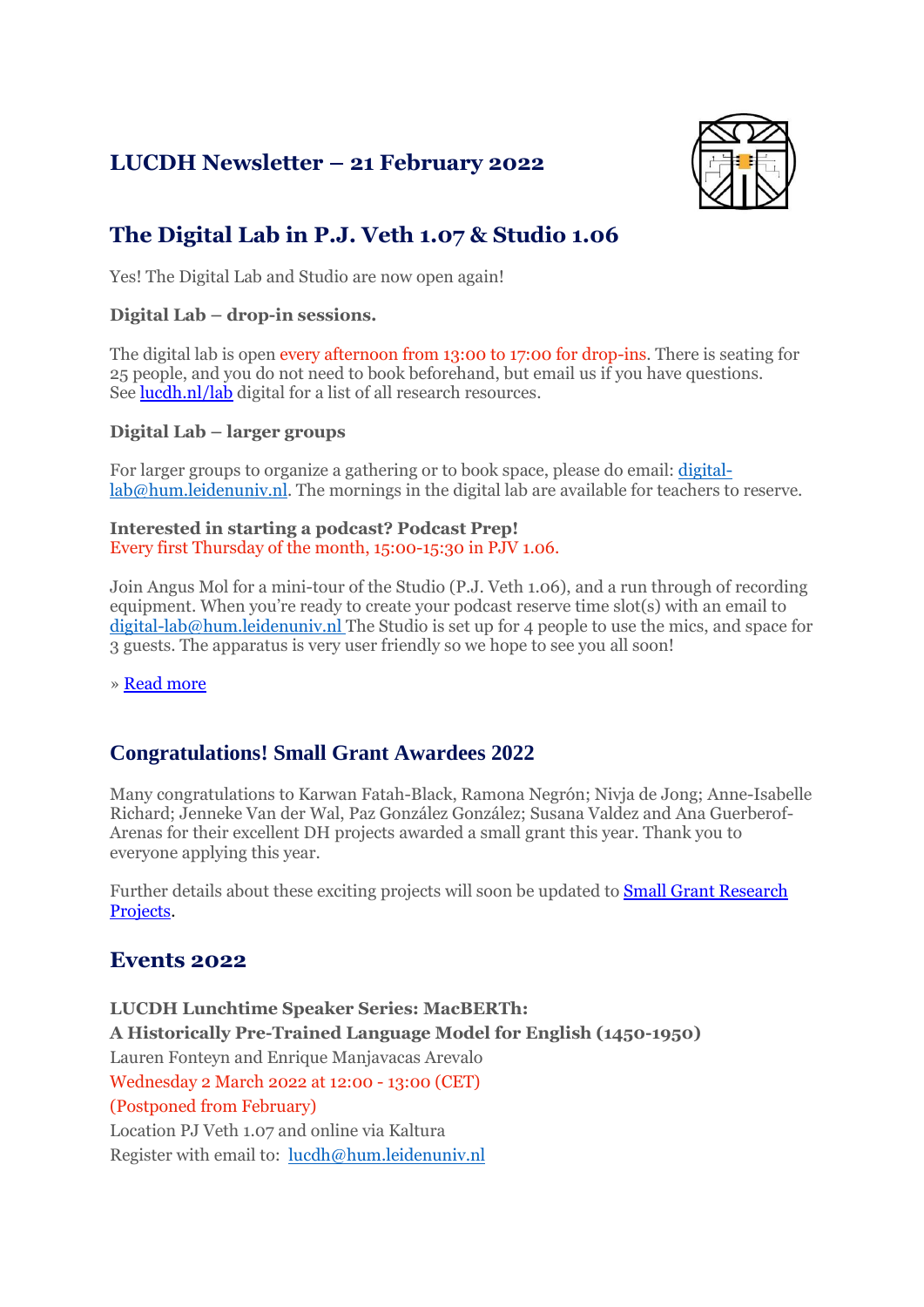Researchers who interpret and analyse historical textual material are well-aware that languages are subject to change over time, and that the way in which concepts and discourses of class, gender, norms and prestige function in different time periods. As such, it is quite important that the interpretation of textual/linguistic material from the past is not approached from a present-day point-of-view, which is why NLP models pre-trained on present-day language data are less than ideal candidates for the job. In this talk, Fonteyn and Manjavacas Arevalo present "MacBERTh -- a transformer-based language model pre-trained on historical English -- and exhaustively assess its benefits on a large set of relevant downstream tasks. Our experiments highlight that, despite some differences across target time periods, pre-training on historical language from scratch outperforms models pretrained on present-day language and later adapted to historical language.

More information on MacBERTh can be found on their website: [https://macberth.netlify.app/](https://eur03.safelinks.protection.outlook.com/?url=https%3A%2F%2Fmailings.universiteitleiden.nl%2Ft%2Fd-l-aktiykl-ildrlkutiy-i%2F&data=04%7C01%7Ca.j.carter%40hum.leidenuniv.nl%7C4411698a10cf48e2a9bc08d9e18d56e7%7Cca2a7f76dbd74ec091086b3d524fb7c8%7C0%7C0%7C637788819442258702%7CUnknown%7CTWFpbGZsb3d8eyJWIjoiMC4wLjAwMDAiLCJQIjoiV2luMzIiLCJBTiI6Ik1haWwiLCJXVCI6Mn0%3D%7C3000&sdata=BCuR%2FtbkjtYHlfgHZ3b7FzK9suHzsDErMsiIJAgjiP0%3D&reserved=0) » Read [more](https://www.universiteitleiden.nl/en/events/2022/02/lucdh-lunchtime-speaker-series-fonteyn-manjavacas)

**DH Minor at the Minor Market** 29 March 2022 at 15:30 – 17:20 Online (CET)

Further details to be announced on lucdh.nl. Sign Up: [lucdh@hum.leidenuniv.nl](mailto:lucdh@hum.leidenuniv.nl)

#### **The 'Humanities and AI' Symposium**

New Date: Thursday, 7 April 2022 (morning) Tentative location: Kijkhuis, Leiden

We will keep you posted on the confirmed times and locations for this exciting program on the 'Humanities & AI' to be held in Leiden. The program will include external speakers, artists and panel discussions.

## **Workshops**

New dates will be found for the 'Nodegoat' and 'Introduction to R' workshops.

## **New Staff**

#### **Introducing Jakub Sindelar**

[Jakub](https://eur03.safelinks.protection.outlook.com/?url=https%3A%2F%2Fwww.universiteitleiden.nl%2Fen%2Fstaffmembers%2Fkuba-sindelar%23tab-1&data=04%7C01%7Clucdh%40hum.leidenuniv.nl%7C5ce42e74cac146f3e60f08d9f2e45a84%7Cca2a7f76dbd74ec091086b3d524fb7c8%7C0%7C0%7C637807884853707109%7CUnknown%7CTWFpbGZsb3d8eyJWIjoiMC4wLjAwMDAiLCJQIjoiV2luMzIiLCJBTiI6Ik1haWwiLCJXVCI6Mn0%3D%7C3000&sdata=icXDLdGHpmOQIFv4e9x1LvNw%2FDmEOiR7pw%2FtCj%2FVD8k%3D&reserved=0) is a first year PhD student at LUCAS under dual supervision between LU and Charles University in Prague, where he teaches courses on modern and contemporary history of (mainly Western) Europe in audiovisual media. Currently he is working on how to apply distant reading analysis of YouTube videos' (Let's Plays) comments to determine how they can be used for the reception analysis of popular historical representations and narratives around WW1 in video games.